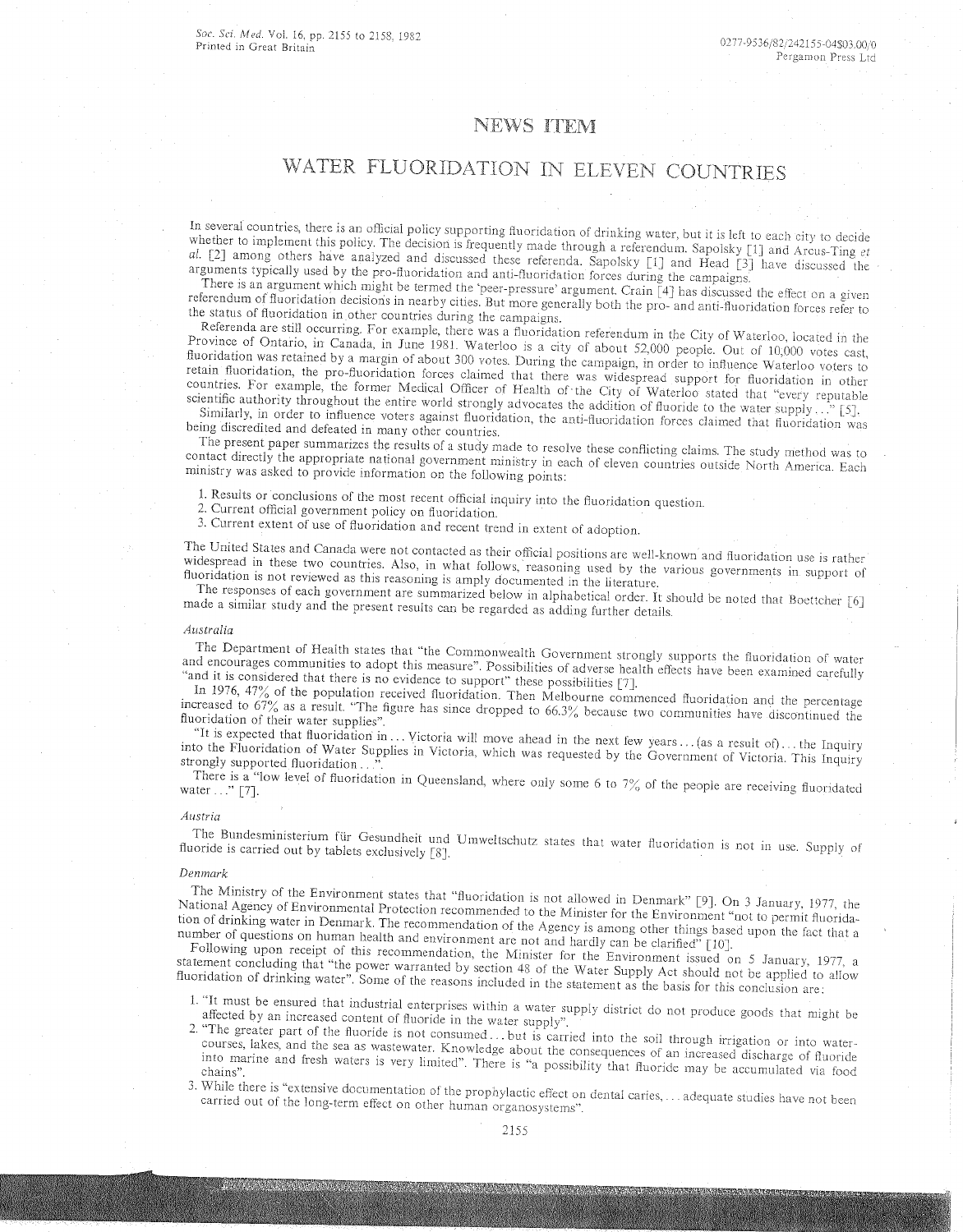4. "It is impossible to exempt the following critical groups from being supplied with fluoridated drinking water

(a) persons with very large consumption of liquid

(b) persons suffering from kidney diseases with reduced kidney function,

(c) persons under prolonged dialysis,

(d) babies fed on foods made from dried milk.

It must be emphasized that this enumeration is not exhaustive" [10].

The Danish Dental Association states that "the Association has for many years advocated water fluoridation in Denmark. The authorities have refused this approach because of some unsolved problems concerning (thi in the population). Danish dentists therefore have been forced to utilize the topical effect of fluoride. This in connectio with compulsory public dental health service to children ... has caused such a progress in dental health that only a few areas will benefit particularly from water fluoridation today" [11]

# *Finland*

The National Board of Health states [12] that the "fluoridation issue has been vigorously discussed also in Finland ... The National Plan for Primary Health Work in 1981–1985 approved by the Government of Finland includes a requirement to the communes to provide the entire population with sufficient (optimum) intake of fluorides. The recommended methods are fluoridation of household waters or distribution of fluoride tablets and a comprehensive utilization of topical applications of fluorides".

"Water fluoridation has 'also in Finland become an object of bitter controversy and as a result no achieved since 1959 when Kuopio town started with water fluoridation. The use of fluoridated dentrifrice, however, has increased significantly during the last few decades" [12].

The population of Kuopio is 55,000. A number of water supplies in Finland contain substantial natural levels of fluoride (1 ppm or above). The largest supply in this category is that of Hamina, population 11,000 [13]

#### *Nether lands*

The Ministerie van Volksgezondheid en Milieuhygiëne states [14] that "in the past the Dutch Government has promoted several thorough studies to investigate and evaluate data on the benefits and disadvantages of fluoridation. These studies, held with the supervision of the National Health Council, led unanimously to the conclusion that adjusted fluoridation of public water supplies prevents to a high degree tooth decay and--with a correct dosage-has no detrimental effect on public health. Fluoridation of public water supplies, which amounted to about 20% of the drinking water, came to an end by a Royal Decree of 31 August 1976, which cancelled another Royal Decree (1960) opening the possibility of fluoridation. In 1973 the High Court declared in a case in that matter that fluoridation was illegal, i.e. not based on a formal law. In the High Court's opinion, the above mentioned Royal Decree of 1960 was not sufficient as a basis for such an important measure as fluoridation of public water supplies" [14].

The Government then tried to change the law in order to make fluoridation legally possible. After lengthy formal and informal discussions, "Objections remained, and the bill was withdrawn from Parliament in early 1976 evident it would be rejected by the majority".

The major objection in Parliament was "that no alternative provisions for those who objected against fluoridated drinking water were available or acceptable" [14].

#### *New Zealand*

The Ministry of Health states [15] that "successive Ministers of Health have, since the early 1950's, when fluoridation was introduced on an experimental basis in Hastings, supported fluoridation. The Government does not decree that all public water supplies shall be fluoridated, but it encourages, both by advice and subsidy, local authorities which administer public water supplies to fluoridate them".

In 1970, 57% of the public received fluoridated water. In 1980, the proportion was 64.9%.

"Although the proportion of the population that receives fluoridated water has increased, there is a vigorous antifluoridation lobby in New Zealand which has succeeded to the extent that some large centres (notably Christchurch City) regrettably remain unfluoridated" [15].

#### *Norway*

The Helsedirektoratet of the Ministry of Social Affairs states [16J that "in 1968 a committee on fluoridation reported to the Ministry making recommendations for adding fluoride to drinking water in Norway ... Water fluoridation will, according to a court decision of 1959, require positive legislation to permit the municipalities to add fluoride to their water supplies. Up to the present time, no such legislation has been presented to, or voted on, by the Norwegian Assembly. Accordingly, no municipality has added fluoride to its water supply to far".

"However other methods of taking advantage of the caries-preventive properties of fluoride are in general use". Sales statistics indicate that fluoride tablets are purchased for approx. 30% of Norwegian children up to 11 years of age. "Close to 90% of children 7 to 15 years of age participate at organized preventive programs in the Public Dental Service" which include topical applications. Fluoride-containing dentifrices make up nearly 70% of total toothpaste sales [16].

#### *Sweden*

The Social departementet states [17J that in August 1977 a Fluoride Commission was appointed by the Swedish Government. The result of the work of the Commission was presented to the Minister of Health in June 1981. The Minister sent copies of the report of the Commission to 38 authorities, county councils, municipalities, and labour unions. These bodies were asked to comment in June 1982. These comments are likely to have great influence on the government's decision regarding fluoridation. The Commission concluded that "the basic cause of caries is the consumption above all of sweet foods ... habits of this kind are the first matter that must be dealt with in the prevention of caries. Good oral hygiene also has its allotted part to play. The preventive effect of fluoride comes after these considerations ..." [18].

"The Commission is opposed to the addition of fluoride to foodstuffs. The addition of fluoride to salt is rejected for both practical and medical reasons".

As regar pal authori the incider voluntary **individual!**

 $\cdot$   $\cdot$  **The** for rejectin possible eff a dissentin dently whe via drinkin feel that tl<br>defluoridat defluoridat

*Switzer/ani*

The Dér town "All oth

**Water sup** only a sm administer Cantonal 250 ppm

*United*

The De<sub>l</sub><br>health aut for such p authoritie. **consent** oj

*Wate* would pIc supplies a (one in Sc Scotland hearing" "Throu

water, ma a new flue artificially

West Geri The Bu ceased do provinces: problem. the reasor 1. Waté

> **aggr; must** 2. Beca

Greece: He states 1977 the lands, the As alre report [2]

the Nati needed if 1 "The magi 2. "Lor chan signi 3. "Flu amo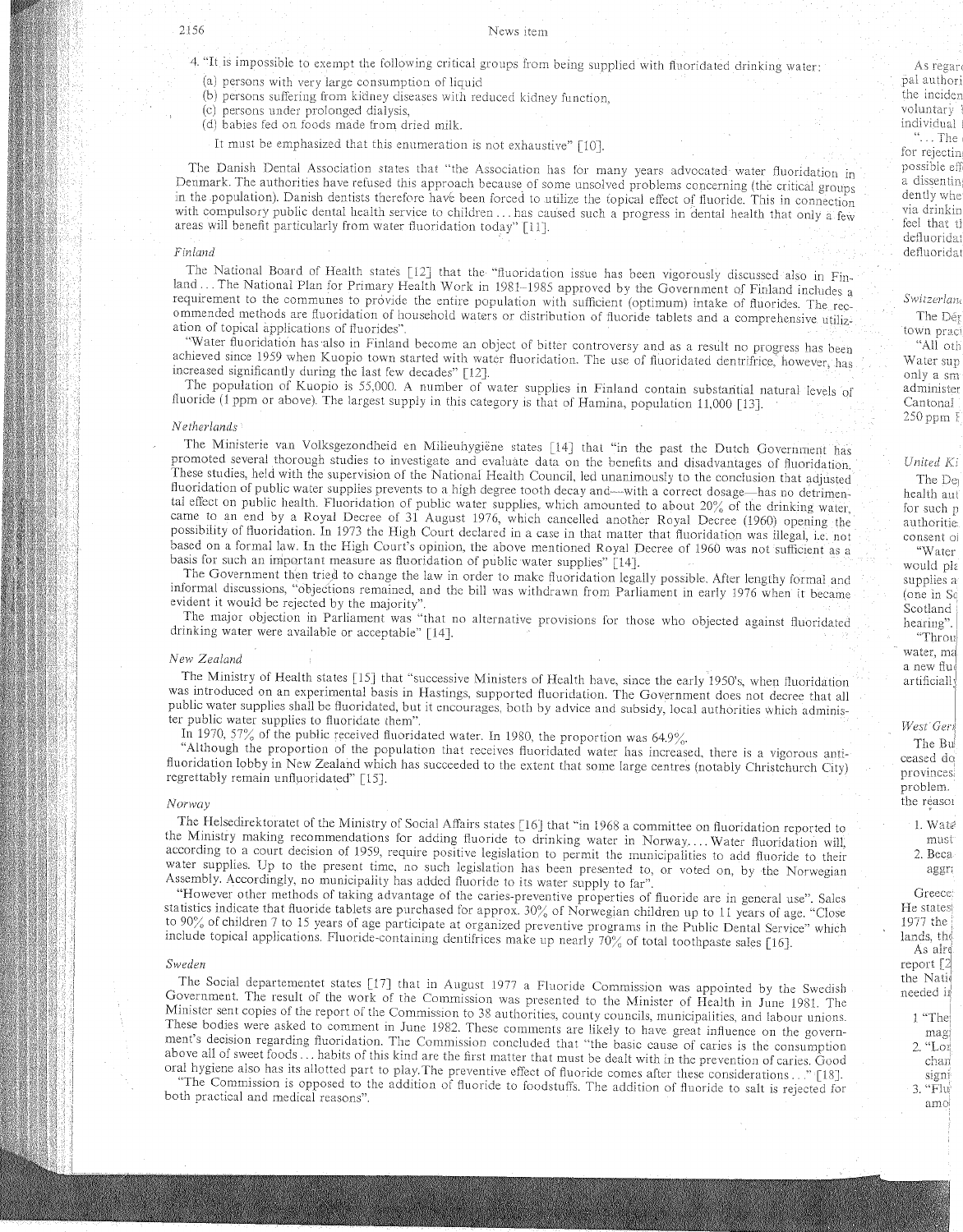**19 water:**

fluoridation in , critical groups s in connection that only a few

,d also in Finland includes a 'rides. The rec- 'ehensive utiliz\_

)grcss has e, however, has

atural levels of

overnment has of fluoridation. n that 1s no detrimendrinking water, 0) opening the : illegal, i.e. not t sufficient as a

;thy formal and vhen it became

inst fluoridated

en fluoridation decree that all which adminis-

vigorous antiistchurch City)

on reported to oridation will, loride to their hc Norwegian

ral use". Sales of age. "Close Service" which [ 16].

<sup>y</sup> the Swedish me 1981. The labour unions. 'n the governconsumption if caries. Good  $\cos \ldots$ " [18]. is rejected for

News item

As regards the fluoridation of drinking water, the Commission is opposed to legislation making it possible for munic pal authorities to add fluoride to drinking water supplies. The various measures taken so far have led to a steep decline in the incidence of caries in recent years, and the Commission feels that further preventive effects can be obtained on a voluntary basis ... by means of ... improved popular dietary habits and oral hygiene and also by means of efficien individual fluoride treatment",

"... The combined and long-term environmental effects of fluoride are insufficiently known, which is yet another reason for rejecting fluoridation of water. The Commission has also found that no adequate survey report exists concerning the possible effects of fluoride administration via breast milk substitutes". Two of the seven members of the Commission filed a dissenting opinion. "The dissentients...propose that each of Sweden's 279 municipalities be free to decide independently whether or not to increase the fluoride content of the drinking water. They feel that the administration of fluoride via drinking water is particularly valuable to socially and medically underprivileged groups in society.... The dissentients feel that the adoption of a standpoint against water fluoridation ought logically to imply a standpoint in favour of defluoridation of water" naturally containing substantial amounts of fluoride, and yet "the majority has not recommended defluoridation" [18].

# *Switzerland*

The Département fédéral de l'intérieur states [19] that "the City of Basle with a population of some 250,000 is the only town practising water fluoridation".

"All other cantons have decided against the addition of fluoride to water supplies, mainly for economical reasons. Water supplies are extremely decentralized in our country. An additional point against water fluoridation is the fact that bnly a small part of the water is actually used for human consumption. The desirable amount of fluoride is therefore administered to the population by means of cooking salt. Up to now our salt has been fluoridated to 90 ppm F. The Cantonal Public Health Departments have, however, just decided that the fluoride rate in cooking salt be increased to 250 ppm F, which will provide a level of daily fluoride intake similar to water at 1 ppm" [19].

# *United Kingdom*

The Department of Health and Social Security states [20] that "since 1962 ... successive Governments have encouraged health authorities to seek introduction of fluoridation in their areas. Local Health Authorities are at present responsible for such preventive health measures. Water authorities have also been encouraged to comply with the requests of health authorities. The Government are convinced of the safety and efficiency of fluoridation but prefer to proceed with the consent of those concerned and to leave the decision to area health authorities locally".

"Water Authorities cannot be compelled to fluoridate and there are no plans at present to introduce legislation which would place on them a duty to do so. Although the Government regard their legal powers to add fluoride to water supplies as adequate, doubts have arisen and at this writing the Government are awaiting the outcome of two legal cases (one in Scotland and one in England) which may clarify the question of powers. Proceedings on the Strathclyde case in Scotland continue but no judgement has yet been made. The English case (Calderdale) has not yet been schedule<br>hearing".

Throughout the United Kingdom nearly  $9\%$  of the population (about 4.8 million people) is now receiving fluoridated water, mainly from schemes introduced before reorganization of health services and water supplies in April 1974. There is a new fluoridation scheme which is projected for Wolverhampton. This should mean a further 1.9 million people receiving artificially fluoridated water in due course" [20].

# *West Germany*

Alexander Russ Schungen

The Bundesminister fur Jugend, Familie und Gesundheit states [21] that only one city had used fluoridation but has ceased doing so. A 1974 federal law advocates fluoridation but provides for exceptions through negotiations with the provinces. The negotiations became complex and the Minister asked the Federal Health Authority to take up the problem. The Authority found deliberations on the problem very difficult and could not reach a final decision. Some of the reasons which the Authority found against fluoridation were:

- 1. Water is a necessary commodity for which there is no replacement. This means that in fluoridated areas everyone must ingest fluoride whether he wants to or not.
- 2. Because of the nature of the distribution system, the fluoride dose at the faucet can vary. This problem is further aggravated due to variable use of drinking water by individuals [21].

Greece and Ireland were not contacted in the present study. Boettcher states [6] that fluoridation is not used in Greece. He states that Ireland is the only country in Europe in which fluoridation in all water supply systems is obligatory. As of 1977 the extent of coverage had reached 30%. Boettcher estimates that with the cessation of fluoridation in the Netherlands, the proportion of the population of Europe receiving fluoridated water dropped from 2 to 1%.

As already stated, Canadian health authorities were not contacted in this study. It is of interest to note that a 1977 report [22] issued under the imprimatur of the Associate Committee on Scientific Criteria for Environmental Quality of the National Research Council of Canada listed the following areas in which research is needed or where caution is needed in connection with ingestion of fluorides:

- 1 "There is evidence that chronic intake of fluoride iucreases the long-term metabolic requirement for both calcium and magnesium.... There is no doubt that inadequate nutrition increases the severity of fluoride toxicosis".
- 2. "Long-term ingestion, with accumulation of fluoride in animals and man, induces metabolic and biochemical changes, the significance of which has not yet been fully assessed. It cannot be assumed that such changes are of no significance to human health".
- 3. "Fluoride is a persistent bioaccumulator, and is entering into human food and beverage chains in increasing amounts" [22].

a de la constitución de la constitución de la constitución de la constitución de la constitución de la constit